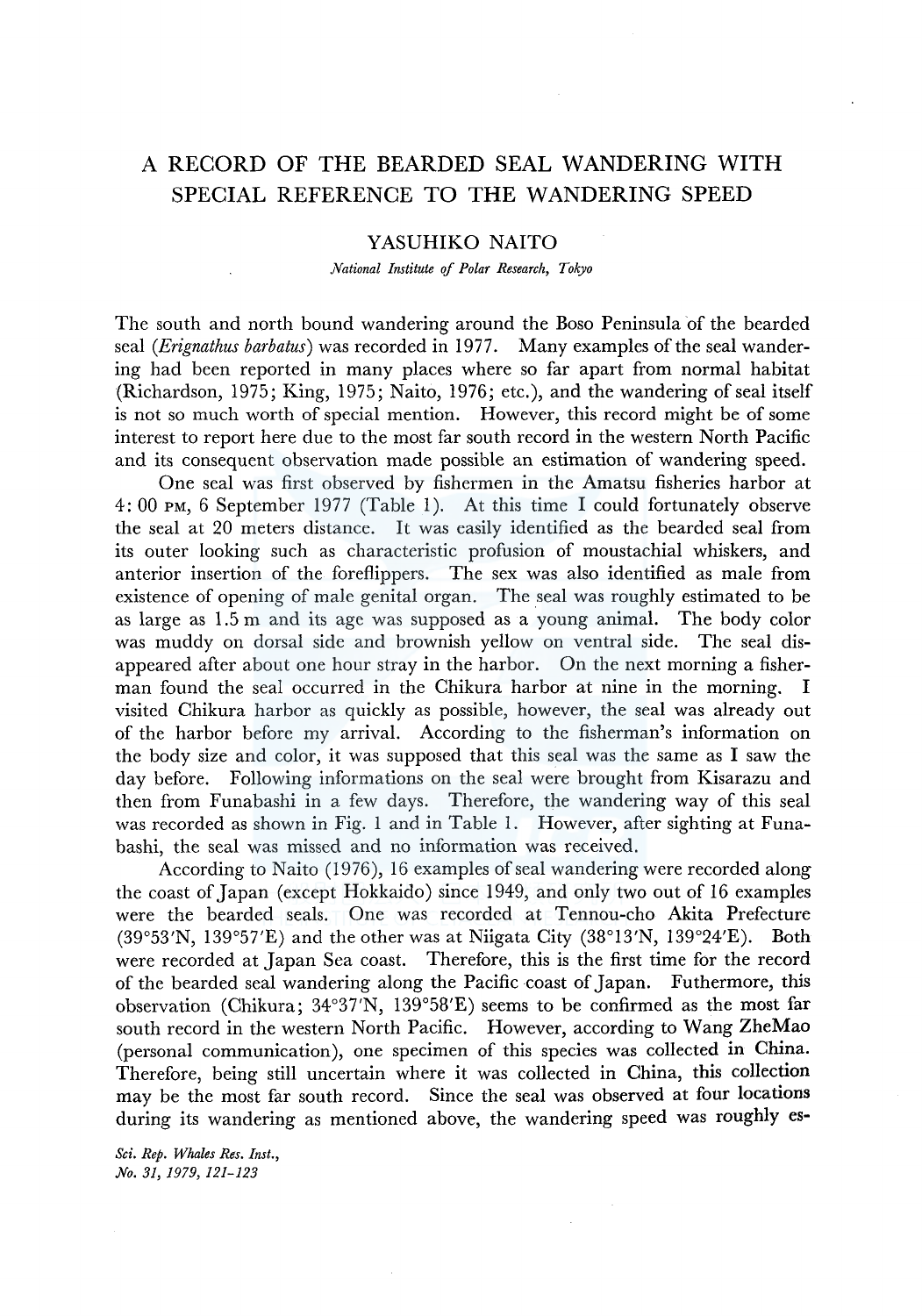

Fig. 1. The bearded seal first appeared at Amatsu and was successfully tracked at Chikura, Kisarazu and Funabashi.

timated. The minimum distance between each location, time lag of occurrences in each location, and the calculated wandering speed are shown in Table 2. The wandering speed between Amatsu and Chikura, and between Chikura and Kisarazu are almost the same, however, between Kisarazu and Funabashi it took about three times longer than that of the former. This difference in the wandering speed may be resulted from the undesirable environmental condition that may caused the unsmooth wandering between Kisarazu and Funabashi e.g. the artificially complicated channels, dirty waters, numerous numbers of ships and a lot of piers.

> *Sci. Rep. Whales Res. Inst., No. 31, 1979*